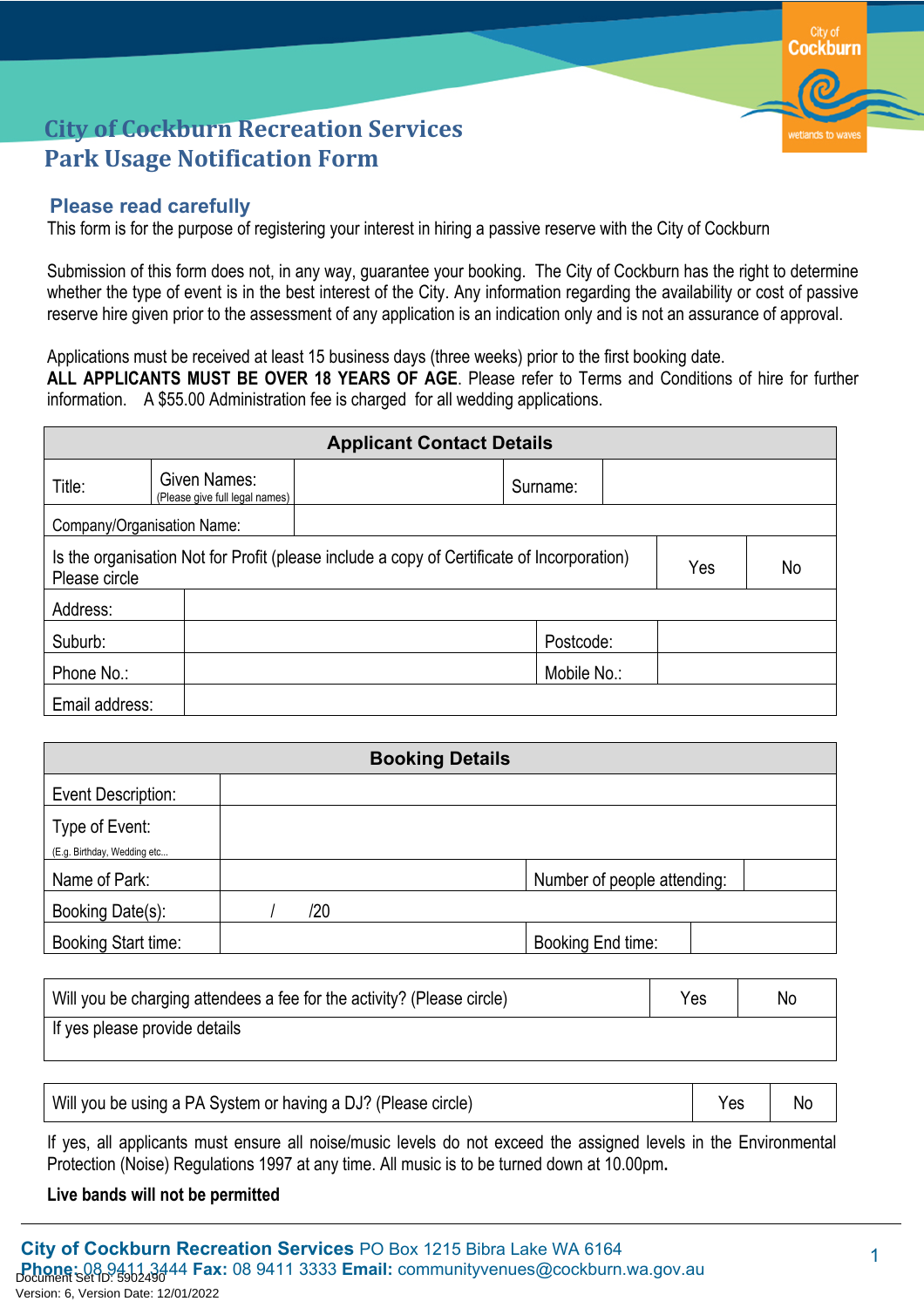| Do you wish to consume alcohol? Please Circle | Yes | N. | <b>RVO</b> | Provided |  |
|-----------------------------------------------|-----|----|------------|----------|--|
|-----------------------------------------------|-----|----|------------|----------|--|

Please complete the Application for Consent to Consume Liquor on Council Premises.

| Please<br>-<br>vou wish to sell alcohol?<br>Circle<br>D0 | ະ ເລ | <b>N</b> c |  |
|----------------------------------------------------------|------|------------|--|
|----------------------------------------------------------|------|------------|--|

If Yes, you are required to obtain and provide the City with confirmation of, a liquor licence from the Department of Racing, Gaming and Liquor under the requirements of the Liquor Licensing Act (WA) 1988 and the City's Public Place and Local Government Property Local Law 2011. Please call 94251 888 or [www.rgl.wa.gov.au](http://www.rgl.wa.gov.au/) 

| Will food be served or consumed in or around the grounds hired? Please Circle | Yes | No |
|-------------------------------------------------------------------------------|-----|----|
| If Yes, please provide a brief description:                                   |     |    |
|                                                                               |     |    |

Please note, external caterers are required to provide Public Liability "Certificate of Currency".

| Will food, drink or other items be sold in or around the facility hired? | No |
|--------------------------------------------------------------------------|----|
|                                                                          |    |

If Yes, the applicant in conjunction with the proprietor of a food stall or vehicle must obtain approval from the City's Environmental Health Services, no later than 10 working days prior to the event. Approval is subject to compliance with set conditions.

| Do you have Public Liability Insurance? | Nι |
|-----------------------------------------|----|
|                                         |    |

This may be required dependent on the event and if applicable will be requested upon receipt of your application.

| Will you have animals on site? E.g. Pony ride, Animal Farms | Yes | No |
|-------------------------------------------------------------|-----|----|
|                                                             |     |    |

If Yes, you must supply the City with a copy of the Company's Public Liability Insurance

| Will you be erecting a Bouncy Castle, Marquee or any other items on site? | Yes | No |
|---------------------------------------------------------------------------|-----|----|
| If Yes, please specify the item and size:                                 |     |    |
|                                                                           |     |    |

You must supply the City with a copy of the company's public liability insurance.

For bouncy castles, we will also require a copy of the annual inspection report as well as a copy of workplace registration.

Cockburn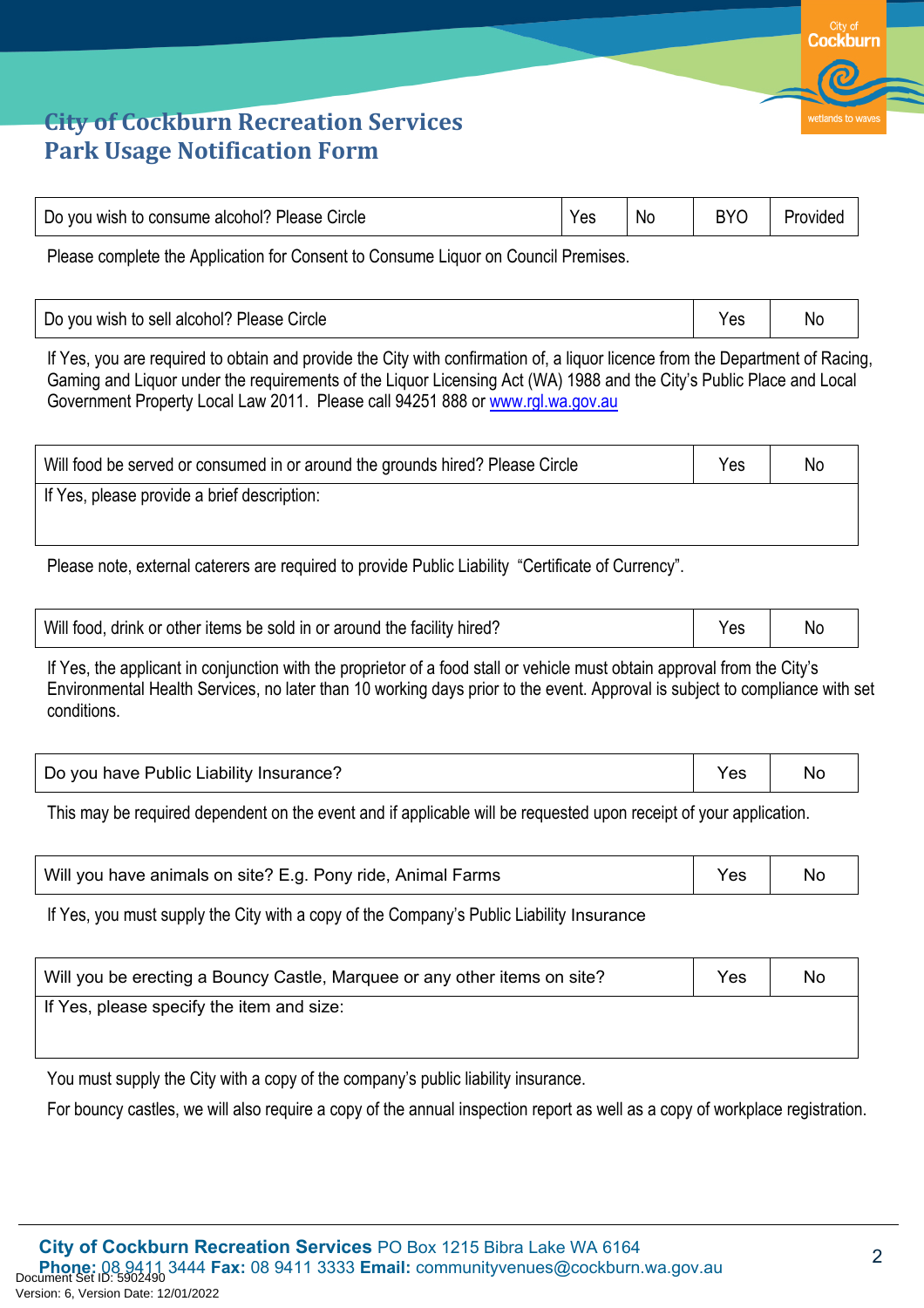

# **Application for consent to consume alcohol on council premises**

| <b>Applicant Contact Details</b>         |             |  |             |  |  |  |
|------------------------------------------|-------------|--|-------------|--|--|--|
| Title:                                   | Given Name: |  | Surname:    |  |  |  |
| Company/Organisation Name:               |             |  |             |  |  |  |
| Address:                                 |             |  |             |  |  |  |
| Suburb:                                  |             |  | Postcode:   |  |  |  |
| Phone No.:                               |             |  | Mobile No.: |  |  |  |
| Email address:                           |             |  |             |  |  |  |
| Facility where alcohol will be consumed: |             |  |             |  |  |  |
| Description of the event:                |             |  |             |  |  |  |
|                                          |             |  |             |  |  |  |

This form is not a function permit

It is an offence to consume alcohol on council premises without the consent of the council. Approval of this application gives the hirer permission to consume alcohol on the premises as per Liquor Act 1988, Section 119(1).

If liquor is to be sold or provided under a cover charge the appropriate licence must be obtained from: Department Racing, Gaming and Liquor, Gordon Stephenson House, Level 2, 140 William St Perth

A copy of the approval licence must be presented to the City of Cockburn prior to the function.

| <b>Office Use Only</b> |          |              |  |
|------------------------|----------|--------------|--|
| Received by:           |          |              |  |
| Date:                  |          |              |  |
| Application:           | Approved | Not Approved |  |
| Authorising Officer:   |          |              |  |
| Date:                  |          |              |  |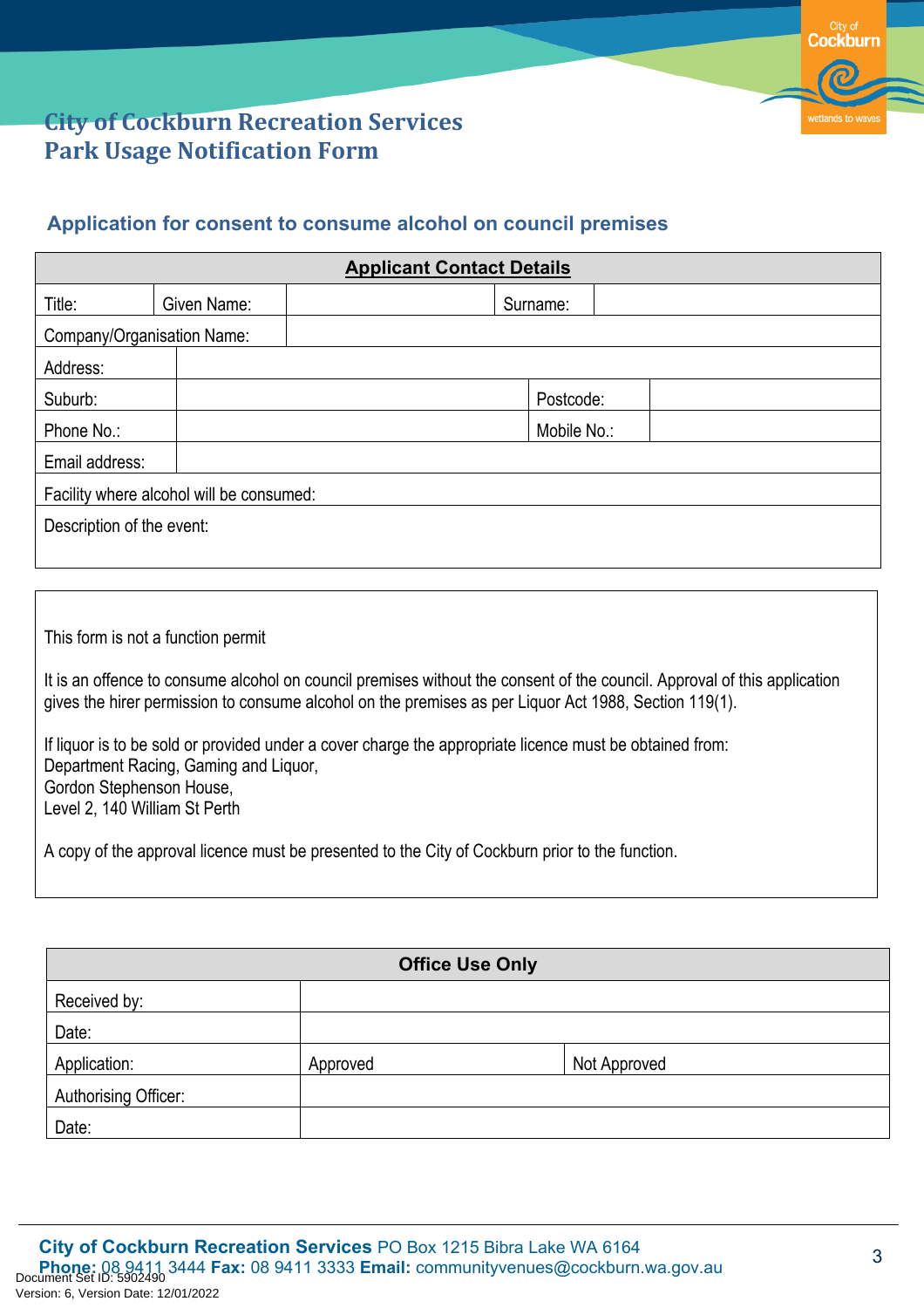Cockburn

# **City of Cockburn Recreation Services Park Usage Notification Form**

## **Parks Conditions of Use**

Under the conditions of the Town Planning Development Act, the City of Cockburn is unable to give exclusive use of Public Open Space such as a reserve to an individual or group. The attached form acts as a notification to the City of intended usage by your group. While every effort is made to limit dual usage, it is possible individuals or groups will use the reserve during your allocated time without the City's knowledge.

#### **1. Time Allocation**

As it is public open space no specific area can be booked or held for any one group, the reserves are allocated on a first come first served basis. This policy also applies for BBQ's and playground equipment.

#### **2. Bonds**

\$500 bond is incurred if erecting any structural items (including but not limited to marquees, bouncy castles, pony rides, excessive tables and chairs). A bond also applies if vehicle access is required or a key needs to be issued. A credit card pre-authorisation transaction for the bond must be made within two working days prior to the function date. If there is any damage caused to the reserve the bond will be deducted to cover the costs. If the cost is more than the bond, an invoice for the remainder of the charges will be posted out to the hirer. The pre-authorisation bond will be released within 14 days of the booking date if there is no breach of the Conditions of Use.

#### **3. Cleaning**

It is the responsibility of the group to leave the reserve in a clean and tidy condition. All food scraps, rubbish and equipment are to be cleaned up at the end of the use and disposed of appropriately. Removal of any excess waste (more than fits in the bins already on site) is the responsibility of the group making the booking. A cleaning/ protection bond may be incurred at the attending Officer's discretion (Up to \$1000.00).

#### **4. Consumption of Alcohol**

The Hirer must comply with provisions of the Liquor Licensing Act 1988. Alcohol may not be consumed on any reserve or any facility without written permission from the City of Cockburn. All empty cans, bottles and glasses must be removed from the reserve and disposed of appropriately.

### **5. Smoking**

Smoking is restricted to well-ventilated outdoor areas, and any discarded butts must be disposed of appropriately. Smoking is not permitted around playgrounds or less than 6 metres from entry points to any buildings.

#### **6. Compliance with Legislation**

The hirer must comply with the provisions of all relevant State and Commonwealth legislation and in particular, the Environmental Protection Act 1986, the Environmental Protection (Noise regulations) 1997 and Health Act 1911.

#### **7. Compliance with Local Laws**

The hirer must ensure compliance with the City of Cockburn's local laws.

#### **8. Tents/ Marquees**

No tent or marquee is to be erected at any facility, reserve or public open space area without obtaining prior written consent from the City. No stakes and/or pickets are to be placed into any part of the ground without the City's written consent in order not to damage reticulation. Any repair of damage to the City's property will be at the expense of the user.

#### **9. Waterslide**

Due to the environmental impact to the grounds we are unable to permit waterslides in any of the parks.

#### **Manning Park Azelia Ley Homestead Gardens Conditions**

#### **1. Unavailable times**

No weddings or other gatherings can congregate around the Azelia Ley Homestead Gardens on Sundays from 12·30pm onwards due to the museum's opening hours.

#### **2. Equipment**

The museum has no public access to power, toilets or any equipment. Closest public toilets are located at the Universal Playground. **3. Confetti**

Confetti cannot be distributed. Flower petals may be used on the reserve/garden only as they are biodegradable but they must be swept off all pathways once the function is completed. Rose petals are not to be sprinkled over the veranda.

#### **4. Food and beverages**

No food or beverages are permitted on the verandas.

**Please Note: You are required to sign a declaration on your usage notification form that you have read, understood and agree to the conditions stated above. Please ensure you have read them thoroughly.**

> **"I declare all information on this application form are true and correct and in accordance with the Conditions of Use"**

| Signed:                    | Date: |
|----------------------------|-------|
| Print Name:                |       |
| Office Use Only: Received: |       |

**City of Cockburn Recreation Services** PO Box 1215 Bibra Lake WA 6164

**Phone:** 08 9411 3444 **Fax:** 08 9411 3333 **Email:** communityvenues@cockburn.wa.gov.au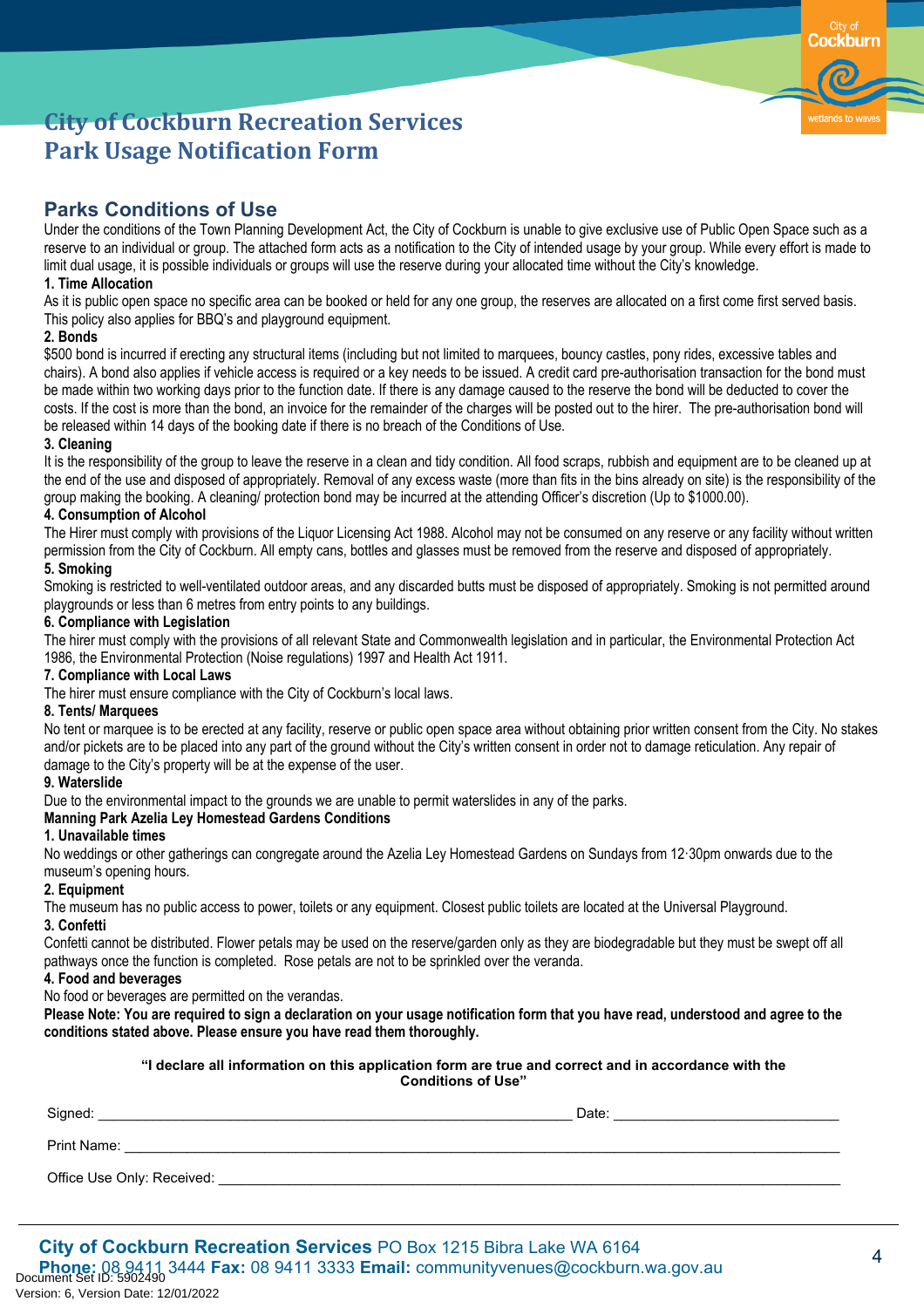**Frequently Asked Questions - Bookings in a Park or Reserve** 

### **What is a booking?**

A booking relates to any organised activity scheduled to take place within a City of Cockburn Park or Reserve. These are private functions (closed invitation) that are not open to the general public to attend. Any activities that are open to the general public are considered Events, with an Events Package required in these situations.

## **Who should place a booking?**

- Anyone wishing to conduct an organised activity (Birthday Party, Wedding, Wedding Reception, Sporting Activity etc).
- Schools.
- Clubs,
- Associations,
- Corporations,
- Incorporated bodies,
- Hiring for commercial or profit based activities,
- Anyone wishing to include a structure (bouncy castle, marquee etc) or petting zoo, pony rides as part of a function on a reserve
- Anyone contracting (hiring) a company to operate on a City of Cockburn reserve. (face painting, magician, bubble man etc)

### **Do I need to place a booking?**

We encourage organised functions to place a booking. Some of the reason we require a booking are:

- To ensure that the booking doesn't clash with other bookings, sporting games or events
- To ensure that the reserve is not too crowded for both casual users and other bookings.
- To ensure that work is not scheduled to take place on the reserve that may affect the booking.
- To ensure the reticulation is not running during the booking.
- The reserve ground staff can tailor their maintenance schedule around the bookings.
- To ensure that the appropriate Public Liability Insurances are in place for the booking.
- To ensure that there are adequate facilities at the reserve to accommodate the booking.
- A large number of reserves are used to host large events, triathlons and bookings, with sections of the reserve often being closed off to the public during set up of any equipment associated with these events and bookings.

If you neglect to place a booking and the reserve was not available due to unforeseen circumstances or any of the above reasons it would be disappointing. If a booking is placed then there would be the opportunity to assist in rescheduling or sourcing another location for the booking.

### **How do I place a booking?**

Check the requested reserve is available on the requested date and time by contact with the booking officer on 94113432

**Cockburn**